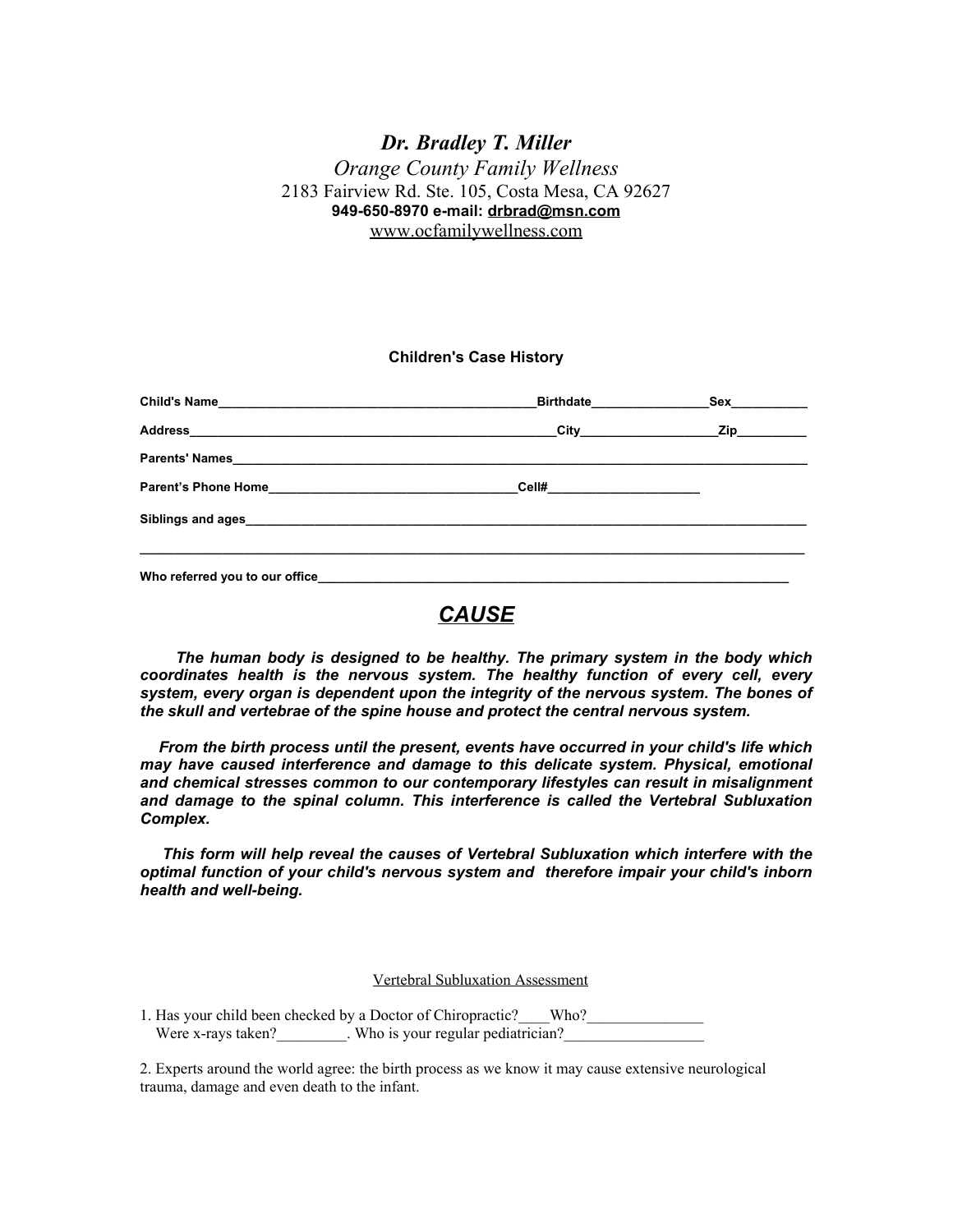| Did you have ultrasound during this pregnancy?<br>• Place of birth: Home/ Birthing Center/ Hospital.<br>$\bullet$<br>$\bullet$                                                                                                                                                                                                                                                                                                                  |
|-------------------------------------------------------------------------------------------------------------------------------------------------------------------------------------------------------------------------------------------------------------------------------------------------------------------------------------------------------------------------------------------------------------------------------------------------|
| Was labor induced? If yes, $why?$<br>$\bullet$<br>What position did you deliver in: Squatting/On Back<br>$\bullet$<br>Birth Trauma: Doctor assisted/ Twisting, Pulling/ Vacuum Extraction/ Forceps<br>$\bullet$<br>$\bullet$                                                                                                                                                                                                                    |
| 3. Did you breast-feed your child? ______ yes ______ no. How long? _____________<br>Was your decision supported by your health care provider? yes no.<br>Repeated studies are now informing us breast-feeding develops strong and healthy immune, neurological<br>and digestive systems.                                                                                                                                                        |
| 4. According to the National Safety Council approx. 50% of infants have fallen onto their heads during<br>their first years of life. Another study reveals 1/4 million children are injured in playgrounds annually. Can<br>you recall any such jolts, falls or traumas to your child? Please<br>Describe:<br>Any fractures or dislocations?                                                                                                    |
| 5. Which sports does your child play? Soccer/ Football /Gymnastics/ Karate/ Hockey/ Lacrosse/                                                                                                                                                                                                                                                                                                                                                   |
| 6. Other than the 5 hours per day spent sitting in the classroom, does your child spend additional prolonged<br>time sitting? yes no. Is it in front of a computer or TV?                                                                                                                                                                                                                                                                       |
| 7. How would you rate your child's diet?<br>Does your child consume artificial sweetners?<br>Flouridated water?                                                                                                                                                                                                                                                                                                                                 |
| 8. Circle any of the following conditions your child has suffered from :<br>Colic, Irregular Sleeping Patterns, Night Terrors, Seizures, Tantrums, Ear Infections, Allergies, Asthma,<br>Headaches, Poor Digestion, Repeated Infections or Colds, Bed Wetting, Learning Disorders, Emotional<br>Disorders, ADD or ADHD, Other<br><u> 1980 - Jan Barbara Barbara, manazarta ba</u>                                                               |
| If it was an antibiotic, was your child cultured for its use?<br>Is your child currently on any medications? (please list) ______________________                                                                                                                                                                                                                                                                                               |
| 10. The child's immune system, like all other developing systems of the body is both intricate and delicate.<br>It strives for a state of homeostasis and balance in the body. Long term, adverse effects from interfering<br>with this process with artificial immunizations are just being uncovered. Were you adequately informed of<br>the risks of vaccinating your child? Did your child experience any behavioral, emotional or physical |

changes within 3 months after any shots? Describe Was it reported by you or your doctor?